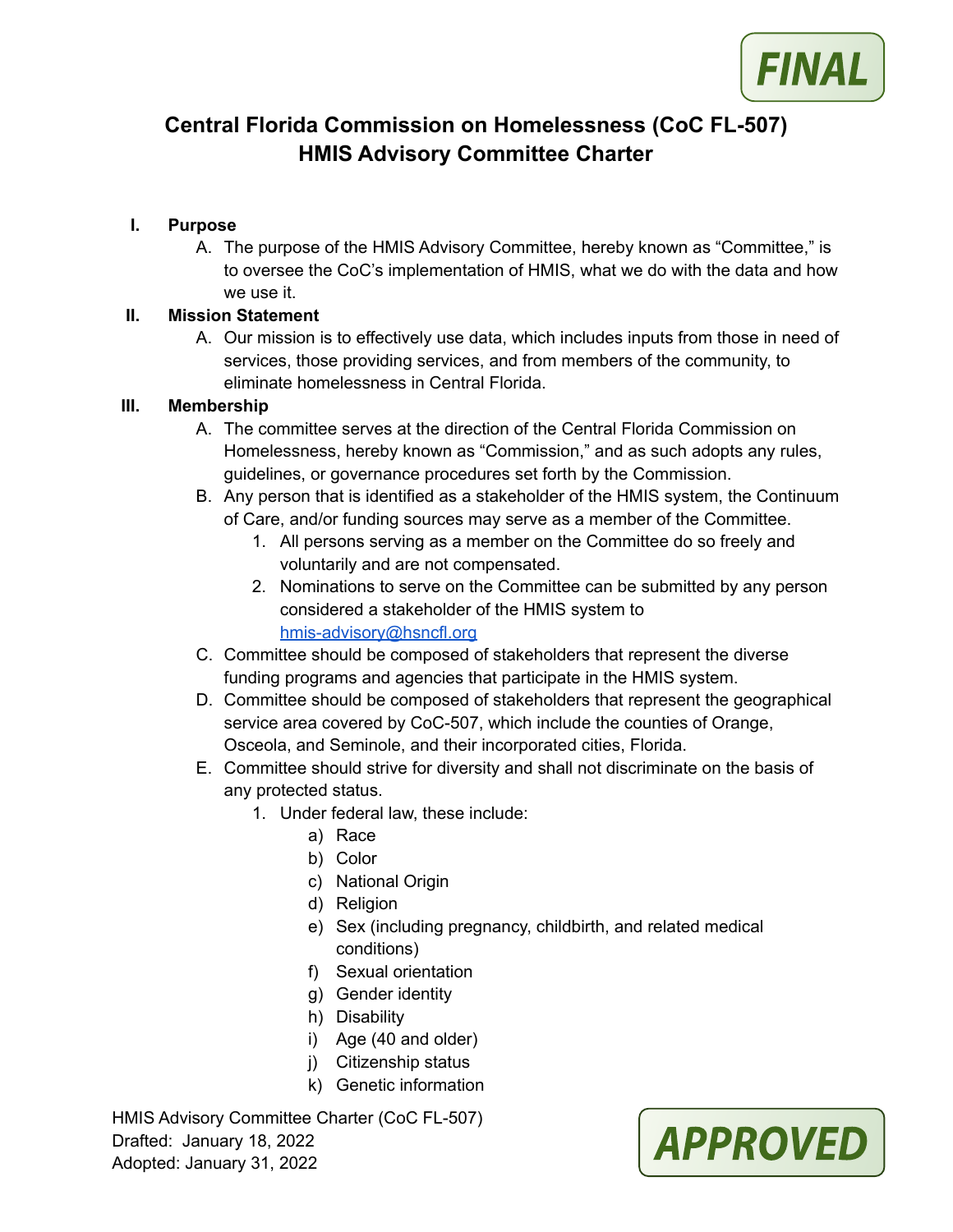- 2. Under Florida law, additional statuses include:
	- a) Marital status
	- b) AIDS/HIV status
	- c) Sickle cell trait
- 3. Additional statuses protected under Committee rules:
	- a) Political affiliation
	- b) Criminal history (excluding violent and/or sexual offenders)
	- c) Education
	- d) Housing status
	- e) Program participation
	- f) Technical capability
	- g) Primary language
- 4. The Commission and/or Committee reserve the right to include additional statuses as deemed appropriate.
- F. Committee shall be composed of nine members:
	- 1. Chairperson
	- 2. Vice Chairperson
	- 3. Secretary/Recorder
	- 4. Five voting members
	- 5. One HMIS staff member
- G. Committee members shall serve a term of one-year after election, with no limitations on the number of terms served.
	- 1. Committee members shall elect the Committee officers that shall serve a term of one-year after election, with a limitation of two consecutive terms per office.
	- 2. Committee officers should be selected from approved voting members.
		- a) If no voting member accepts the nomination, outside nominations should be accepted.
	- 3. A term begins October 1 and ends on September 30 each year.
- H. Elections
	- 1. Nominations for voting members shall be accepted from July 1 until July 31 annually.
	- 2. Elections for voting members shall be held on a day or days selected by the serving Committee members no sooner than August 1 and to conclude no later than August 20 annually.
	- 3. Nominations for committee officers shall be accepted from August 25 until August 31 annually.
	- 4. Elections for officers shall be completed by voting members at HMIS Advisory Committee meeting held the second Tuesday in September annually.

#### **IV. Chairperson**

- A. Presides over HMIS Committee meetings.
- B. Reports directly to the Commission.
	- 1. Current projects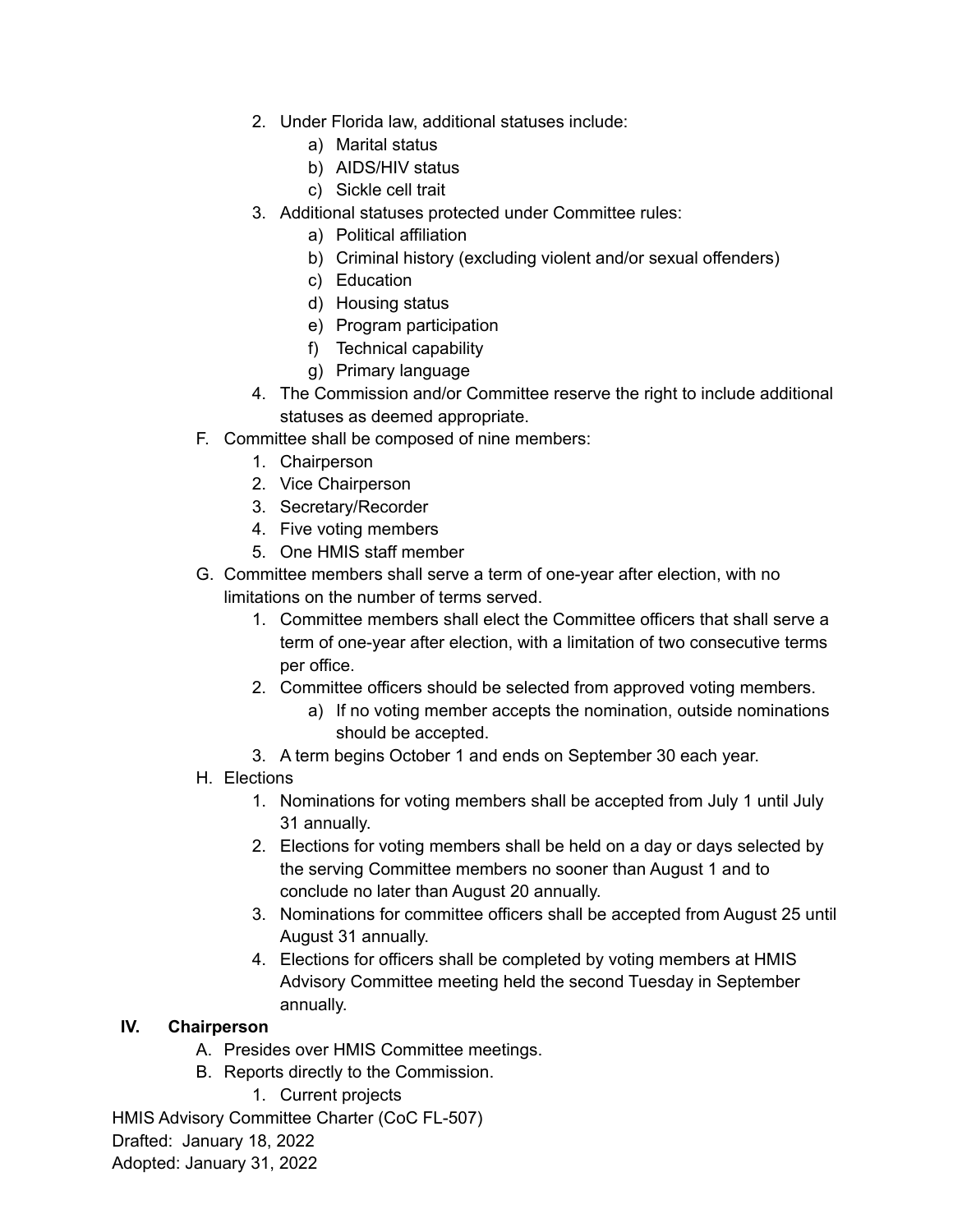- 2. Workgroup reports
- 3. Community feedback
- 4. Vote Results
- 5. Other information requested by commission
- C. Is authorized to call the Committee into session in the off month.
- D. Must document all meetings with Commission members, HSN staff, and other stakeholders, when the topic is related to the HMIS Advisory Committee.
- E. Assigned duties by the Commission.

## **V. Vice Chairperson**

- A. Presides over HMIS Committee meetings in the absence of the Chairperson.
- B. Reports directly to the Chairperson, and to the Commission in the absence of the Chairperson.
- C. Onboards all new committee members.
- D. Chairs workgroups or acts as liaison to the Committee for the workgroups.
- E. Assigned duties by the Chairperson.

### **VI. Secretary/Recorder**

- A. Presides over HMIS Committee meetings in the absence of the Chairperson and the Vice Chairperson.
- B. Reports directly to the Chairperson, and to the Commission in the absence of the Chairperson and Vice Chairperson.
- C. Prepares official meeting agenda with Chairperson and Vice Chairperson.
- D. Distributes proposed agenda to all parties prior to scheduled meeting.
- E. Prepares meeting minutes and maintains an archive of meeting presentations.
- F. Works with HMIS staff to ensure proper record keeping and documentation are available on HMIS and/or Commission website(s).
- G. Records and publishes all votes.

# **VII. Activities, Duties, & Responsibilities**

- A. The Committee shall meet bi-monthly, starting in January of each calendar year.
- B. The Committee shall review and vote on recommendations for HMIS and to present to the Commission.
- C. The Committee shall make available all opportunities for stakeholder input prior to taking final votes.
- D. The Committee shall make public all information used in consideration of a vote.
- E. The Committee responsibilities shall be determined solely by the Commission.
- F. The Committee authority shall be determined solely by the Commission.

# **VIII. Delegation of Authority**

- A. Authority of the Committee is set forth by the Commission, and does not supersede any decision made by the Commission, or the HSN Board of Directors.
- B. Authority of the Committee does not exceed that of advisory to HMIS as managed by HSN, and does not have any authority over HSN partner agencies, governing authorities, or governing bodies, unless deemed appropriate by the Commission.

# **IX. Standard Committee Procedures**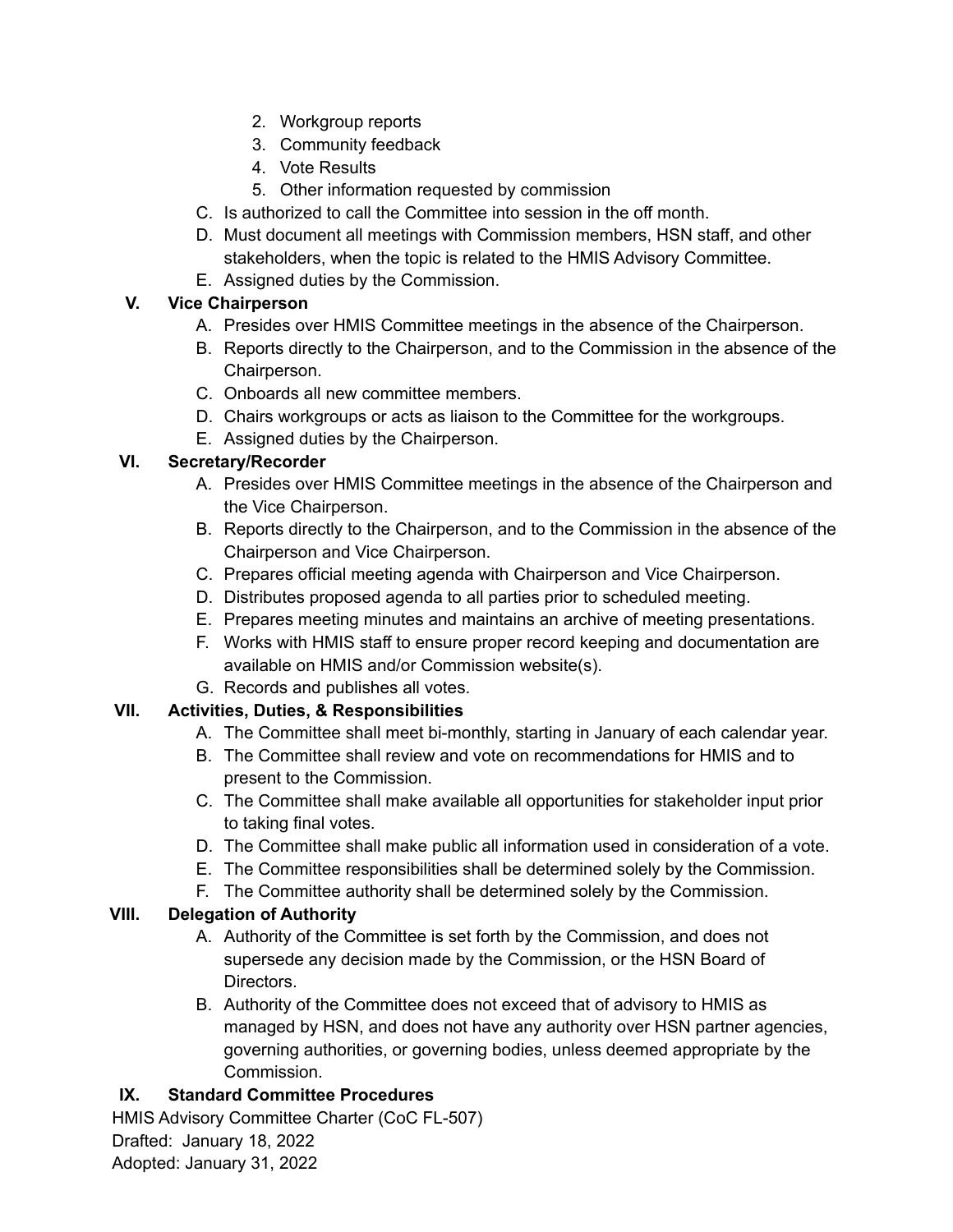- A. The Committee shall maintain order and decorum utilizing the Robert's Rules of Order as the guidelines for committee procedures.
	- 1. As such, no person is authorized to speak until recognized by the Chairperson.
		- a) All persons wishing to provide input at committee meetings are invited to do so, and will be given the appropriate time by the Chairperson prior to any votes.
	- 2. Once recognized by the Chair, a person is permitted to speak for the allotted time.
		- a) Should a speaker choose to yield their time, it may be passed to the next speaker, or reserved by the speaker to utilize at a later time within the same discussion.
		- b) Time allotted will be based on time available for topic discussion.
	- 3. At the conclusion of a speaker's time, the speaker shall yield to the Chair.
- B. Voting may be conducted by a voice vote, roll-call vote, or by ballot.
	- 1. Voting members may vote by proxy, by documenting their wish to do so prior to a scheduled vote, and providing documentation of their chosen proxy to the Secretary/Recorder, who will note the authorized proxy as voting two times.
	- 2. Ballot votes can be held electronically, via electronic mail, survey program, or other voting system deemed acceptable by the Committee.
	- 3. During a vote, only voting members are authorized to make a vote. A proxy voter will be authorized to vote twice.
	- 4. All votes will be recorded by the Secretary/Recorder and made available to the public within five (5) business days of the conclusion of a vote.
- C. Committee shall not conduct business without the presence of a quorum.
	- 1. For the purposes of the HMIS Advisory Committee, a quorum is defined as fifty-percent (50%) plus one (1) voting member present.
		- a) A proxy does not count as two voting members present.
	- 2. If a quorum is not achieved, a meeting shall be adjourned immediately upon motion made by a voting member.
	- 3. The Secretary/Recorder is responsible for notifying the Chairperson and/or Vice Chairperson of a failure to achieve a quorum after conclusion of the roll call.
	- 4. If a meeting has been called to order and has begun conducting business, a quorum must be maintained.
		- a) Should a quorum fail to be maintained, a voting member shall make a motion to take roll call.
		- b) Secretary/Recorder shall take roll call upon request by the Chair.
		- c) If quorum has not been met, the Chair shall adjourn the meeting indefinitely, until a quorum is achieved.
		- d) If a quorum cannot be achieved within a reasonable time period, the Chair shall adjourn the meeting until the next meeting, scheduled, or called to order during an off month.